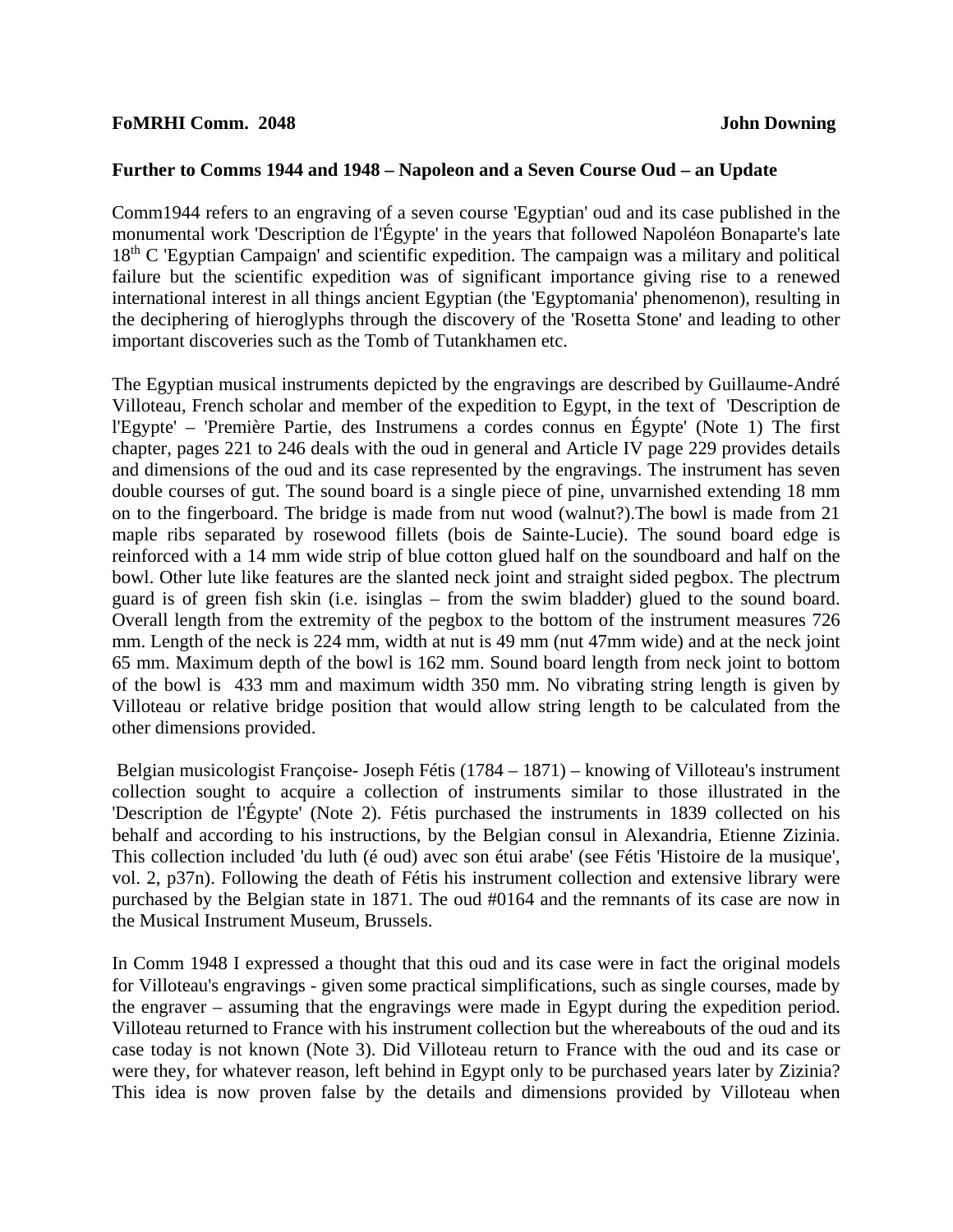compared to those of oud #0164. The MIM oud is quite a bit larger than the one described by Villoteau with sound board length of 516 mm and width of 401 mm. String length is 637 mm. so proportionally Villoteau's oud might have had a string length of about 600 mm? Furthermore the soundboard of oud #0164 is made from 4 pieces and does not have a reinforced edge. Also the bowl of Villoteau's oud is flattened in section whereas oud #0164 has a proportionally deeper section than semicircular. The rosettes are set in flush with the sound board surface.

The images of oud #0164 in Comm 1944 are low resolution so fine detail is not visible. Some more detailed images are posted on a new website 'oudmigrations' (Note 4) and clearly show that the string layout, oddly, does not conform to the geometry of the fingerboard with the first and seventh courses lying outside the fingerboard boundaries. This impractical arrangement (Note 5) suggests that the original bridge may have been replaced by one with wider overall string spacings. Scaling of the images posted on the oudmigrations website indicate that the width of the nut measures about 48 mm and about 66 mm at the neck joint - sufficient for seven double courses - yet overall seven course string spacing at the bridge is about 126 mm when a perfectly reasonable spacing of about 90 mm is required if all of the strings are to be positioned over the fingerboard area. Perhaps the bridge of this original seven course oud did not have the specified exact appearance of the one in Villoteau's engraving so was conveniently replaced by one that did – possibly by a hired local artisan skilled in making decorative but unplayable 'wall hanger' instruments sold to unsuspecting and wealthy Europeans caught up in the  $19<sup>th</sup>$  C. 'Egyptomania' craze?

## **Notes**

**1)** 'Description de l.Égypte – recueil des observations et des recherches', Tome Treizieme, seconde édition, published 1823 is available for free download from the Bibliotheque national de France link:-

## **gallica.bnf.fr/ark/12148/bpt6k28010m/f226.item.r =Description historique villoteau**

**2)** Fétis certainly had access to Villoteau's descriptive accounts according to curator at MIM, Saskia Willaert who notes that there are three copies of Villoteau's publication in the Fétis fund in the National library including one German translation. The 'Catalogue de la Bibliothèque de F.J. Fétis' acquired by the Belgian State in 1877 for 152,000 francs (plus 3,500 francs for shipping and preparation of the catalogue) has been digitised by Google and is freely available online from various sources including Google eBooks. It makes interesting reading.

**3)** Many of the instruments in Villoteau's collection were purchased by Adolphe Sax. Some were later purchased by then MIM curator Mahillon for the museum at the auction of Sax's instrument collection in Paris 1877 but the oud was not listed among this collection.

**4)** See **oudmigrations.com** – a new website devoted to early Ottoman oud history by Rachel Beckles Willson.

**5)** It has been suggested that the first and seventh courses do not need to lie over the fingerboard as these strings are rarely played on a seven course oud! It might be acceptable for the seventh course to lie outside the boundaries of the fingerboard if only used as a drone bass but surely not the first course.